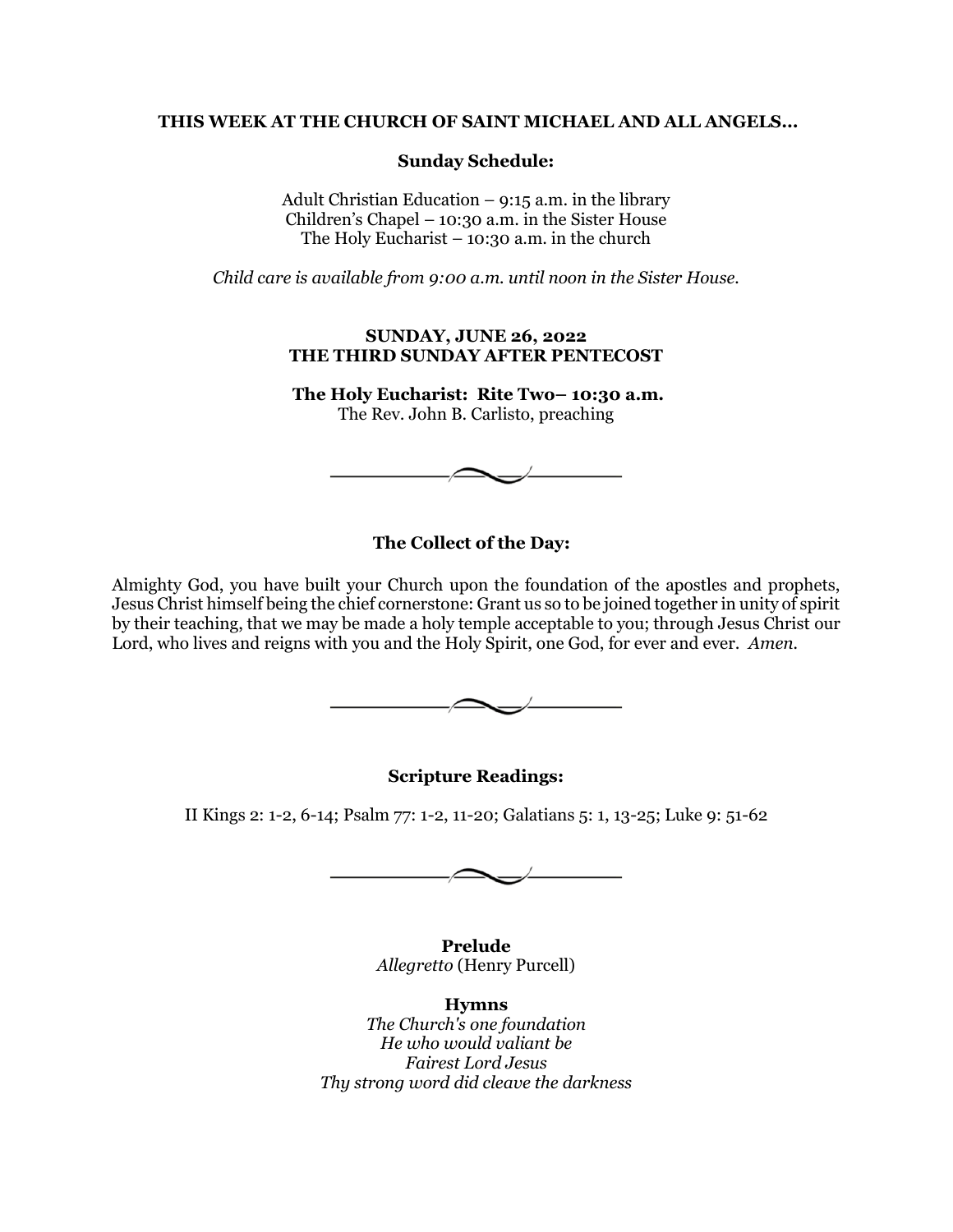**Offertory Anthem** *Sing to the Lord of Heaven* (Johann Hasse)

**Postlude** *Introduction-Choral* from *"Suite Gothique"* (Léon Boëllmann)



# **Serving Sunday**

Nursery: Conya Morris and Lanah Stephens Children's Chapel: Hope Marshall Van Driver: Danny Williams ECW Sunshine: Bodine McKay Altar Guild: Bryan and Florence Cuneo Greeters/Ushers: David Marshall and Danny Williams Crucifer: Avery Ward Lector/Intercessor: Jacob Womack Eucharistic Ministers: Lenn Costner, Bryan and Florence Cuneo Offering Counter: Willie Marvin House Coffee Hour Hosts: James and Sandra Adams



# **Parish Notices**

**COFFEE HOUR HOSTS NEEDED:** Coffee hour hosts are needed for the month of July. A sign-up sheet is in the parish hall.

# **Upcoming Events**

**Daughters of the King Discernment Class**

Saturday, June 25, 9:00-11:00 a.m.

The next session of the Daughters of the King discernment class will be **Saturday, June 25,** from 9:00-11:00 a.m. All Daughters of the King and those in the discernment class are welcome and encouraged to attend.

# **Vestry Meeting**

Wednesday, June 29, 5:30 p.m.

# **We wish the following special birthday blessings!**

June 26 – Brooke Thornton June 30 – Jordyn Knight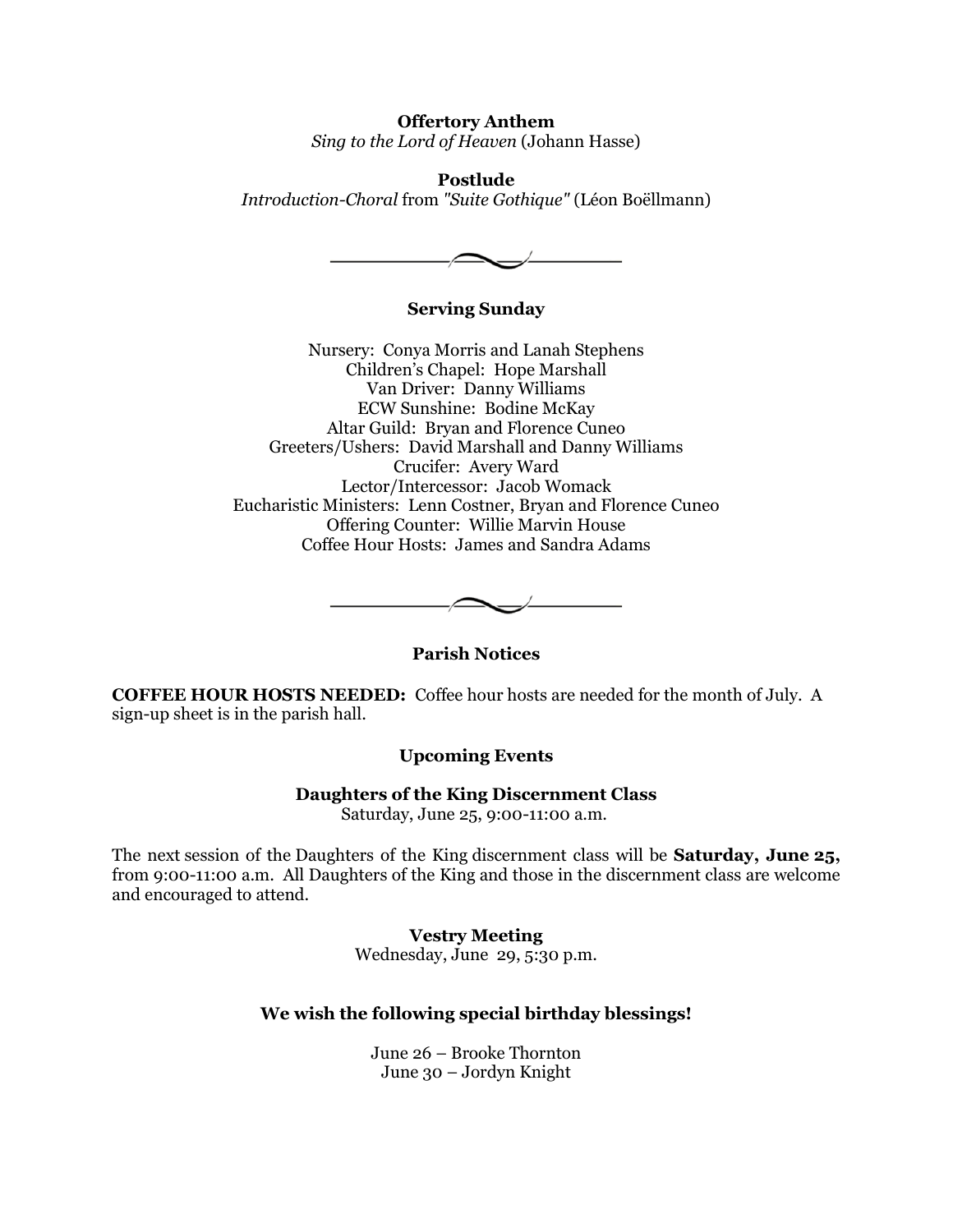

Congratulations to **Tripp Patterson**, member of the Alexandria High School Varsity Baseball Team and son of Hal and Kelly Costner Patterson, on receiving First Team All-County honors in baseball as a sophomore. His team made it to Class 5A quarterfinals in its most recent season.





**Members of the Parish**: Sandra Adams; Jessica Akridge; Shirley Allen; Jeanette Bridges; Lizzie Buckalew; Mack and Rebecca Burt; Anne Cody; Mike, Denise and Michael Dodd; Howard and Helen Goodwin; Kathi Harrelson; Philip Haynes; Judy Heathcoe; Marilyn Hudson; Philip Laminack; Jane Lovvorn; Hope Marshall; Lucia Mason; Charles Moffett; Ken and Dot Perry; Harry Ellis and Geneva Telford; Susan Thompson; Jim and Susie Ulrey; and Mike White

**Friends and Relatives**: David Adams; Oren Babb (Cotlin); Danny Cantrell (McFarlin); Joanna Casalini (Wilson); Todd Chastain (Wilson); Mary Cheatwood (Adams); Nancy Clayton (McFarlin); Phillis Clopton (Coleman); Amy Corn (Robinett); Phillip Corn (Robinett); James and Judy Cotton (McFarlin); Jon Cox (Roberts); Jesse Davenport (Cuneo); Becky DiGangi (Ward); Gary Frazier; Tras and Laura Glascow (Stanko); Melina Greenwood; Willard Hardman (Coleman); Bill Harrington; Jerry Herren (Coleman); Russell Jackson (Smith); Ethel Kirk (Harmon); Bonnie Knight (McFarlin); Ann Knowles (Pruett/Freeman); Nancy Lewis (McFarlin); Chris Lloyd (Ford); Justin and Carolyne Marsh and family (Thompson); Mirabel Marsh (Thompson); Linda Martin (McFarlin); Brian McFarlin; Peyton McMahon (Marshall); Gene Padgham (Smith); Turner Parker (Buckalew); Amanda Phillips (White); Rodrigo, Stella Suther; Jennifer Taft (Ward); Sarah Tipton (McFarlin): Terry Tolbert (LePrell); Jody Vander Yacht; Sam Watson; Brandon Whitten (Adams); Joan Whitten (Adams); Betty Potts Woodruff (Keat); and Michael Zeimet

**Active Duty Military:** Bryson Bowen (Marshall); Vanessa Contreras (Cuneo); Chance Gregory (Glass); Tye-Ray Gutierrez; Grey Hankins (Hodnett); Brad Konermann (Harris); Madelyn Leverette (Lewis); Kalan McKinney (Marshall); Rebecca Mealor (Marshall); Hailey Mize (Cuneo); Parker Moore; Joseph Roberson (Zeimet); Clifford "CJ" Roberts (Harris); Brittney Smith (Harris); Andrew Walker (Adams); and Eryn Wolfe (Marshall)